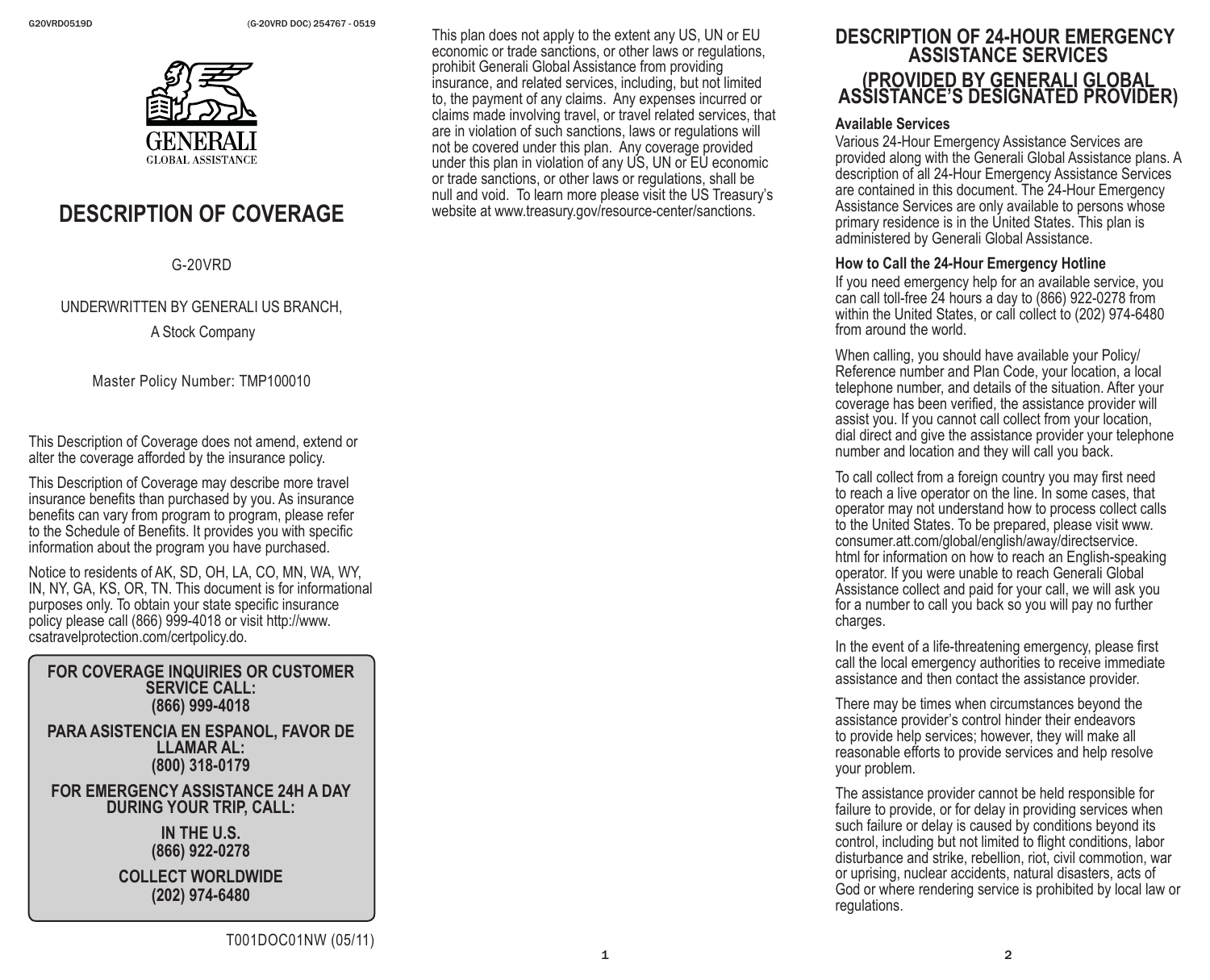The assistance provider's staff will do their best to refer you to the appropriate providers. However, the assistance provider and Generali Global Assistance cannot be held responsible for the quality or results of any services provided by these independent practitioners.

#### **Availability of Services**

You are eligible for informational and concierge services at any time after you purchase this plan.

The Emergency Assistance Services become available when you actually start your trip.

Emergency Assistance, Concierge and Informational Services end the earliest of: midnight on the day the program expires; when you reach your return destination; or when you complete your trip.

## **Informational Services**

The assistance provider offers a wide range of informational services before you leave home and during your trip, including: Visa, Passport, Inoculation and Immunization Requirements, Cultural Information, Temperature, Weather Conditions, Embassy and Consulate Referrals, Foreign Exchange Rates, and Travel Advisories.

#### **EMERGENCY ASSISTANCE SERVICES**

#### **Medical Referral**

If an emergency occurs during a trip that requires you to visit a doctor, you should call the Emergency Hotline to obtain the names of local qualified doctors who speak your language. If additional medical services are required, the assistance provider is prepared to consult with the attending physician and provide such assistance, as they believe to be in your best interest.

#### **Traveling Companion Assistance**

If a Traveling Companion loses previously-made travel arrangements due to your medical emergency, the assistance provider will arrange for your Traveling Companion's return home.

## **Emergency Cash Transfer**

If your cash or traveler's checks are lost or stolen, or unanticipated emergency expenses are incurred, the assistance provider will help arrange for an emergency cash transfer in currency, traveler's checks, or other forms as deemed acceptable by the assistance provider. The assistance provider will advance up to \$500 after satisfactory guarantee of reimbursement from you.

## **Legal Referral**

The assistance provider will locate attorneys available during regular working hours. Assistance will also be provided to advance bail bond, where permitted by law. You are responsible for contracted legal fees.

## **Locating Lost or Stolen Items**

The assistance provider will assist in locating and replacing lost or stolen luggage, documents and personal possessions.

## **Replacement of Medication and Eyeglasses**

The assistance provider will arrange to fill a prescription that has been lost, stolen or requires a refill, subject to local law, whenever possible. The assistance provider will also arrange for shipment of replacement eyeglasses. Costs for shipping of medication or eyeglasses, or a prescription refill, etc. are your responsibility. The refill may require a visit to a local physician. You should be prepared to furnish the assistance provider with a copy of your original prescription and/or the name and phone number of your regular attending physician.

#### **Embassy and Consular Services**

The assistance provider will provide referrals to travelers needing the assistance of U.S. embassies and consulates.

#### **Worldwide Medical Information**

The assistance provider can provide necessary inoculation and vaccination information, and detailed general health and medical descriptions of destinations around the world.

#### **Interpretation/Translation**

The assistance provider will assist with telephone interpretation in all major languages or will refer you to an interpretation or translation service for written documents.

#### **Emergency Message Relay**

Emergency messages can be relayed to and from friends, relatives, personal physicians and employers.

#### **Pet Return**

The assistance provider will arrange for the return of your pet to your home if your pet is traveling with you and you are unable to take care of your pet due to a medical emergency.

#### **Vehicle Return**

The assistance provider will make arrangements to have a designated person or provider return your vehicle to your home (or your rental vehicle to the closest rental agency) if you experience a medical emergency or mechanical problems, which prevent you from driving the vehicle.

## **CONCIERGE SERVICES**

**City profiles:** provide travelers access to information on over 10,000 destinations worldwide, including a complete report on local entertainment, social customs, and health advisories.

**Epicurean needs:** arranges the delivery of specialized foods and beverages to your home or office, including gourmet meats and fine wine.

**Event ticketing:** provides tickets to virtually any sporting, theater or concert event worldwide.

**Flowers and gift baskets:** include the purchase and shipment of flowers and gift baskets to friends, family members, and business associates.

**Golf outings and tee times:** provide referrals and tee times at golf courses around the world.

**Hotel accommodations:** offers research and recommendations on hotels worldwide and book reservations if requested by you.

**Meet-and-greet services:** include the pick-ups of friends; family members or business associates at airports or other common carrier destinations by limousine personnel.

**Personalized retail shopping assistance:** includes purchasing selected retail items at your request.

**Pre-trip assistance:** provides information on travel destinations, city profiles, weather, special events, ATM locations, currency exchange rates, immunization and passport requirements, and related services.

**Procurement of hard-to-find items:** ensures our associates will use every means possible to obtain an obscure or exotic item at your request.

**Restaurant reviews and reservations:** provides you with information on restaurants worldwide and the ability to book reservations from anywhere, anytime.

**Rental car reservations:** provide worldwide reservations through most major rental car agencies.

**Airline reservations:** provide full-service air travel accommodations to destinations worldwide.

**Pet Services Locator:** helps travelers find pet-related services such as veterinarians and pet sitters.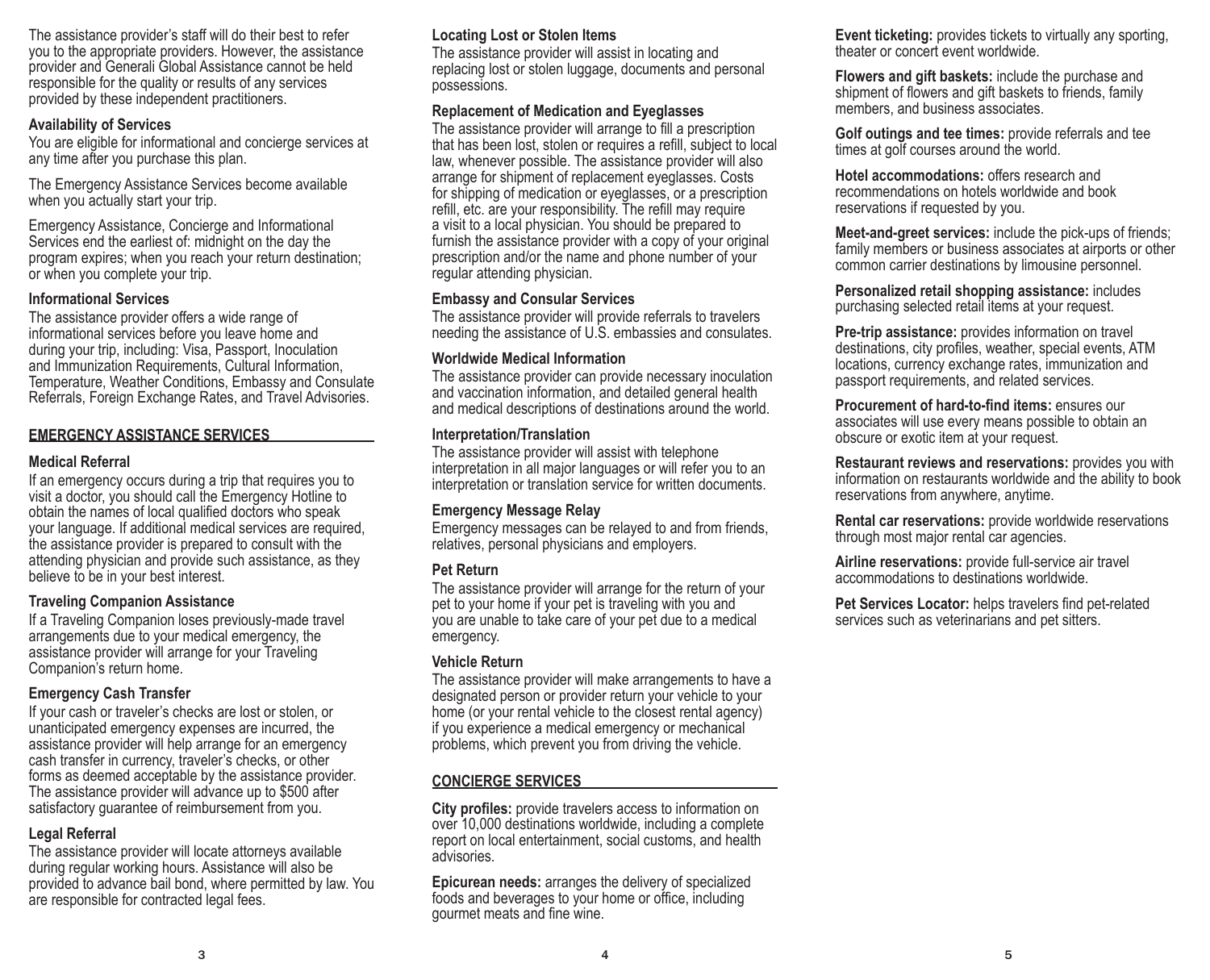## **INSURANCE COVERAGE**

### **SCHEDULE OF BENEFITS**

Vacation Rental Damage benefits will be payable up to \$1,500, \$3,000 or \$5,000, depending on the amount purchased and listed on your rental agreement.

#### **RIGHT TO EXAMINE YOUR DESCRIPTION OF COVERAGE**

If you are not satisfied for any reason, you may cancel coverage under the policy. Your premium payment will be refunded, provided that there has been no incurred covered expense and you have not left on your Trip. Return the Description of Coverage to us at the Program Administrators office or our authorized agent. When so returned, the Description of Coverage is void from the beginning.

#### **DEFINITIONS**

 "you", "your" and "yours" refer to the Insured. "we", "us" and "our" refer to the company providing this coverage. In addition, certain words and phrases are defined as follows:

ACCIDENT means a sudden, unexpected, unintended and external event, which causes Injury.

ACCOMMODATION means any establishment used for the purpose of temporary overnight lodging for which a fee is paid and reservations are required.

ACTUAL CASH VALUE means purchase price less depreciation.

ADOPTION PROCEEDING means any mandatory meeting as a condition of law requiring the attendance of the prospective adoptive parent(s) with the intent to create a legal parent-child relationship.

AIR FLIGHT ACCIDENT means an Accident that occurs while a passenger in or on, boarding or alighting from an aircraft of a regularly scheduled airline or an air charter company that is licensed to carry passengers for hire.

BAGGAGE means luggage, personal possessions and travel documents taken by you on your Trip.

COMMON CARRIER means any land, water or air conveyance, with scheduled and published departure and arrival times, operated under a license for the transportation of passengers for hire, not including taxicabs or rented, leased or privately owned motor vehicles.

DOMESTIC PARTNER means a person who is at least eighteen years of age and you can show: (1) evidence of financial interdependence, such as joint bank accounts or credit cards, jointly owned property, and mutual life insurance or pension beneficiary designations; (2) evidence of cohabitation for at least the previous 6 months; and (3) an affidavit of domestic partnership if recognized by the jurisdiction within which you reside.

ELECTIVE TREATMENT AND PROCEDURES means any medical treatment or surgical procedure that is not medically necessary including any service, treatment, or supplies that are deemed by the federal, or a state or local government authority, or by us to be research or experimental or that is not recognized as a generally accepted medical practice.

#### FAMILY MEMBER means

•Traveling Companion(s)

•Insured's or Traveling Companion's Spouse

•Insured's, Traveling Companion's or Spouse's:

- child;
- parent;
- sibling;
- grandparent,great-grandparent, grandchild or greatgrandchild
- step-parent, step-child or step-sibling;
- son-in-law or daughter-in-law;
- brother-in-law or sister-in-law;
- aunt or uncle;
- niece or nephew:
- legal guardian;
- foster child or legal ward.

FINANCIAL INSOLVENCY means the total cessation or complete suspension of operations due to insolvency, with or without the filing of a bankruptcy petition, whether voluntary or involuntary, by a tour operator, cruise line, airline, rental car company, hotel, condominium, railroad, motor coach company, or other supplier of travel services which is duly licensed in the jurisdiction of operation other than the entity or the person, organization, agency or firm from whom you directly purchased or paid for your Trip, provided the Financial Insolvency occurs more than 14 days following your effective date for the Trip Cancellation Benefits. There is no coverage for the total cessation or complete suspension of operations for losses caused by fraud or negligent misrepresentation by the supplier of travel services.

HOME means your primary or secondary residence.

HOSPITAL means an institution that meets all of the following requirements: (1) it must be operated according to law; (2) it must give 24-hour medical care, diagnosis and treatment to the sick or injured on an inpatient basis; (3) it must provide diagnostic and surgical facilities supervised by Physicians; (4) registered nurses must be on 24-hour call or duty; and (5) the care must be given either on the hospital's premises or in facilities available to the hospital on a prearranged basis. A Hospital is not: a rest,

convalescent, extended care, rehabilitation or other nursing facility; a facility which primarily treats mental illness, alcoholism, or drug addiction (or any ward, wing or other section of the hospital used for such purposes); or a facility which provides hospice care (or wing, ward or other section of a hospital used for such purposes).

HOST means the person with whom you are scheduled to share pre-arranged overnight accommodations in his/her principal place of residence.

INJURY means bodily harm caused by an Accident which requires the in-person examination and treatment by a Physician. The Injury must be the direct cause of loss and must be independent of all other causes and must not be caused by, or result from, Sickness.

INSURED means the person named on the application form, for whom the required premium payment is received and a Trip is scheduled and any eligible Traveling Companions who share the same Accommodation with the person enrolled and for whom the required premium payment is received.

INSURER means Generali US Branch. Generali US Branch operates under the following names:

In California: Generali Assicurazioni Generali S.p.A. (U.S. Branch)

In Virginia: The General Insurance Company of Trieste and Venice – U.S. Branch

OTHER VALID AND COLLECTIBLE HEALTH INSURANCE means any policy or contract which provides for payment of medical expenses incurred because of Physician, nurse, dental or Hospital care or treatment; or the performance of surgery or administration of anesthesia. The policy or contract providing such benefits includes, but is not limited to, group or blanket insurance policies; service plan contracts; employee benefit plans; or any plan arranged through an employer, labor union, employee benefit association or trustee; or any group plan created or administered by the federal or a state or local government or its agencies. In the event any other group plan provides for benefits in the form of services in lieu of monetary payment, the usual and customary value of each service rendered will be considered a covered expense.

PAYMENTS means the cash, check, credit card amounts paid for your Trip, including but not limited to reservation costs, timeshare exchange fees, ownership dues (not including the cost of your vacation ownership) and maintenance fees. Payments also include the units of currency purchased from a travel or vacation club to be used as valuation in payment for arrangements and to access travel arrangements (including but not limited to points, credits or other values). Such currency units must be used in accordance with travel or vacation club rules and must be for travel under a membership or for a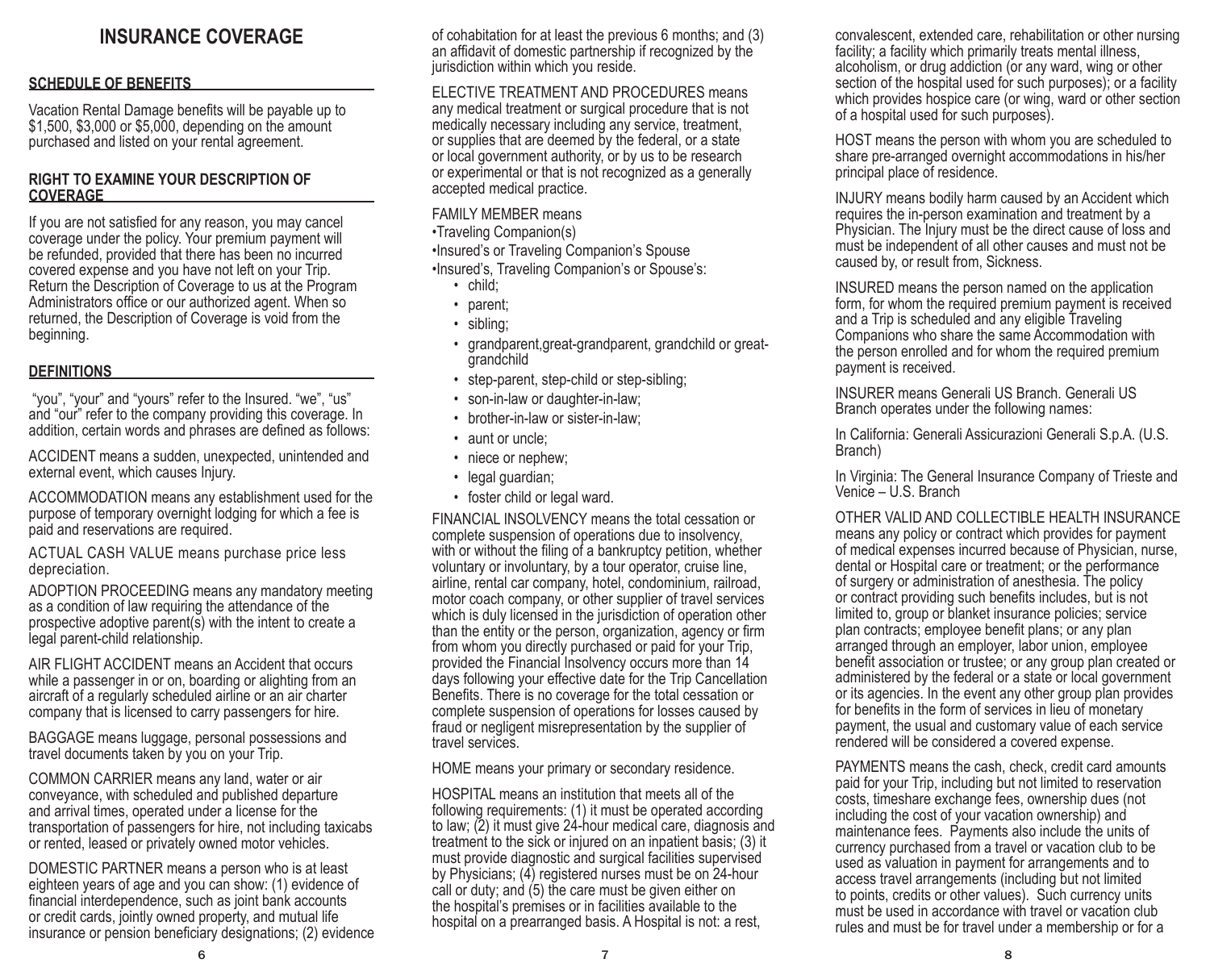deeded real estate product. In the case of currency units, we reserve the right to replace, restore or replenish your currency units in lieu of reimbursement.

PHYSICIAN means a person licensed as a medical doctor by the jurisdiction in which he/she is resident to practice the healing arts. He/she must be practicing within the scope of his/her license for the service or treatment given and may not be you, a Traveling Companion, or a Family Member of yours.

PORT OF CALL means a city or town on a waterway with facilities for loading and unloading cargo where a ship is scheduled to dock, not including the ports of embarkation and disembarkation.

PRE-EXISTING CONDITION means a Sickness or Injury during the 60-day period immediately prior to your effective date for which you or your Traveling Companion: (1) received, or received a recommendation for, a diagnostic test, examination, or medical treatment; or (2) took or received a prescription for drugs or medicine. Item 2 of this definition does not apply to a condition which is treated or controlled solely through the taking of prescription drugs or medicine and remains treated or controlled without any adjustment or change in the required prescription throughout the 60-day period before coverage is effective under this Policy.

#### PROGRAM ADMINISTRATOR means CSA Travel Protection

QUARANTINE means the enforced isolation of you or your Traveling Companion, for the purpose of preventing the spread of illness, disease or pests.

SCHEDULED DEPARTURE DATE means the date on which you are originally scheduled to leave on your Trip.

SCHEDULED RETURN DATE means the date on which you are originally scheduled to return to the point where the Trip started or to a different final destination.

SCHEDULED TRIP DEPARTURE CITY means the city where the scheduled Trip on which you are to participate originates.

SERVICE ANIMAL means any guide dog, signal dog, or other animal individually trained to work or perform tasks for the benefit of an individual with a disability, including, but not limited to, guiding persons with impaired vision, alerting persons with impaired hearing to intruders or sounds, providing animal protection or rescue work, pulling a wheelchair, or fetching dropped items.

SICKNESS means an illness or disease of the body that requires in-person examination and treatment by a Physician.

SPOUSE means your legally wed husband/wife or Domestic Partner as defined by this Policy.

TERRORIST ACT means an act of violence, other than civil disorder or riot, (that is not an act of war, declared or undeclared) that results in loss of life or major damage to property, by any person acting on behalf of or in connection with any organization which is generally recognized as having the intent to overthrow or influence the control of any government.

TRAVELING COMPANION means a person who, during the Trip, will accompany you in the same accommodations.

### TRIP means:

A period of round-trip travel at least 100 miles away from Home to your designated vacation destination associated with the purchase of this insurance, excluding regular commuting and local travel; the purpose of the Trip is business or pleasure and is not to obtain health care or treatment of any kind; the Trip has defined departure and return dates specified when you purchase the coverage; the Trip does not exceed 180 days in length.

UNINHABITABLE means the dwelling is not suitable for human occupancy in accordance with local public safety guidelines.

USUAL AND CUSTOMARY CHARGE means those charges: (1) for necessary treatment and services that are reasonable for the treatment of cases of comparable severity and nature; (2) that do not exceed the usual level of charges for similar treatment, supplies or medical services in the locality where the expense is incurred; and (3) does not include charges that would not have been made if no insurance existed. In no event will Usual and Customary Charges exceed the actual amount charged.

## **GENERAL EXCLUSIONS**

1. We will not pay for any loss under this Policy, caused by, or resulting from:

- a. your or your Traveling Companion's suicide, attempted suicide, or intentionally self-inflicted injury;
- b. mental, nervous, or psychological disorders of you or your Traveling Companion;
- c. you or your Traveling Companion being under the influence of drugs or intoxicants, unless prescribed by a Physician;
- d. normal pregnancy or resulting childbirth, elective abortion or fertility treatment of you or your Traveling Companion;
- e. you or your Traveling Companion operating or learning to operate any aircraft, as pilot or crew;
- f. declared or undeclared war, or any act of war;
- g. nuclear reaction, radiation or radioactive contamination;
- h. any unlawful acts, committed by you or your Traveling Companion;
- i. any amount paid or payable under any Worker's Compensation, disability benefit or similar law;
- a loss or damage caused by detention, confiscation or destruction by customs or any governmental authority, regulation or prohibition;
- k. travel restrictions imposed for a certain area by governmental authority;
- l. a loss that results from an illness, disease, or other condition, event or circumstance which occurs at a time when coverage is not in effect for you;
- m. any issue or event that could have been reasonably foreseen or expected when you purchased the coverage.

## **CLAIMS PROVISIONS**

## Notice of Claim

We must be given written notice of claim within 90 days after a covered loss occurs. If notice cannot be given within that time, it must be given as soon as reasonably possible. Notice may be given to us or to our authorized agent. Notice should include the claimant's name and sufficient information to identify him or her.

## Proof of Loss

Written Proof of Loss must be sent to us within 90 days after the date the loss occurs. We will not reduce or deny a claim if it was not reasonably possible to give us written Proof of Loss within the time allowed. In any event, you must give us written Proof of Loss within twelve (12) months after the date the loss occurs unless you are medically or legally incapacitated.

## Your Duty to Cooperate

You must provide us with receipts, proof of payment, medical authorizations, or other records and documents we may reasonably require concerning your claim. Failure or refusal to cooperate may delay or impede the resolution of your claim.

## Physical Examination and Autopsy

At our expense, we have the right to have you examined as often as necessary while a claim is pending. At our expense, we may require an autopsy unless the law or your religion forbids it.

## Legal Actions

No legal action may be brought to recover on the Policy within 60 days after written Proof of Loss has been given. No such action will be brought after three years from the time written Proof of Loss is required to be given. If a time limit of the Policy is less than allowed by the laws of the state where you live, the limit is extended to meet the minimum time allowed by such law.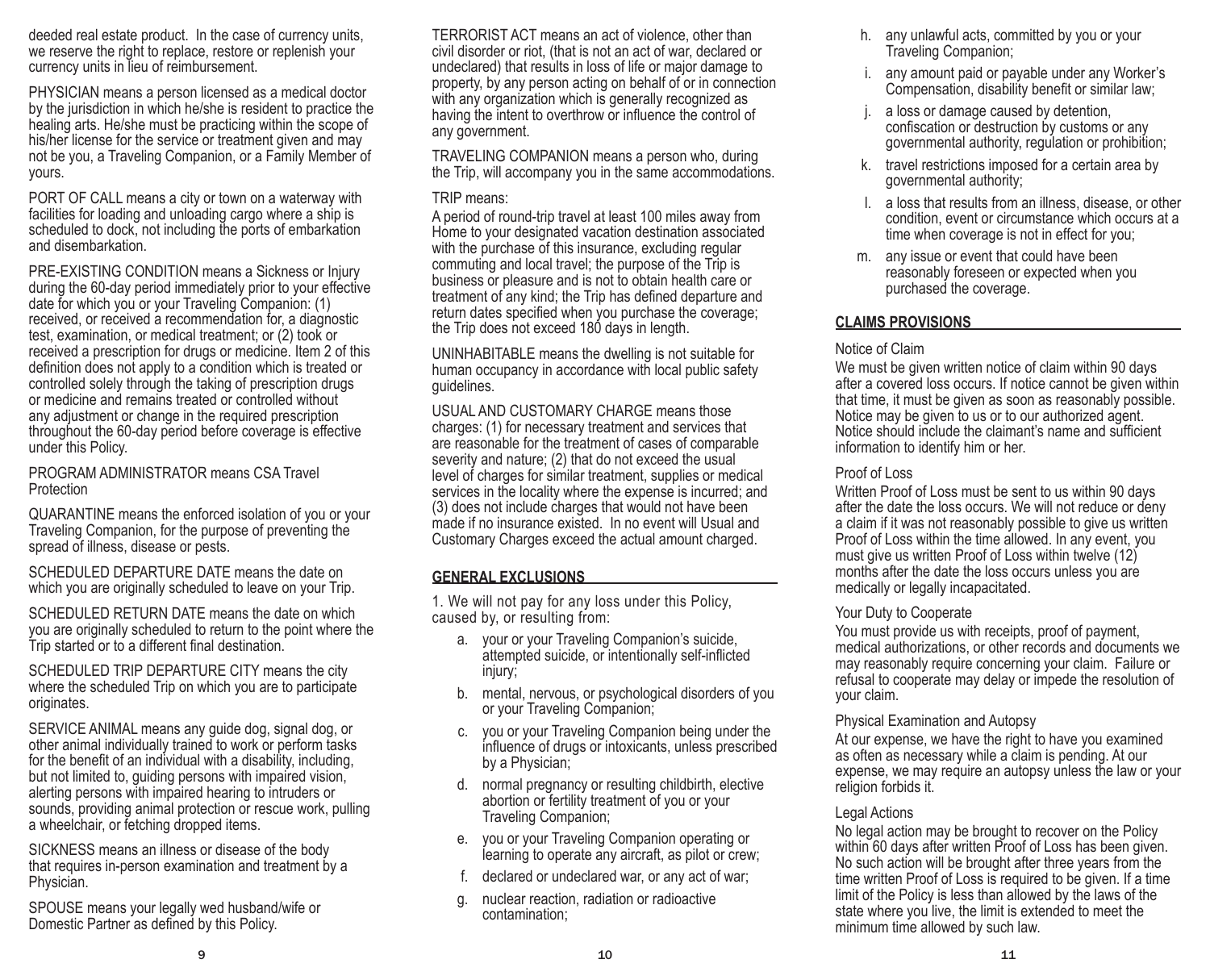## Payment of Claims

Benefits for loss of life will be paid to your estate, or if no estate, to your beneficiary. All other benefits are paid directly to you, unless otherwise directed. In the event you assign your benefits under this Policy to another party, any and all claim benefits will be distributed accordingly. Any accrued benefits unpaid at your death will be paid to your estate, or if no estate, to your beneficiary. If you have assigned your benefits, we will honor the assignment if it has been filed with us. We are not responsible for the validity of any assignment.

## TRAVEL INSURANCE IS UNDERWRITTEN BY

Generali US Branch Policy Form series T001 WHERE TO PRESENT A CLAIM All claims should be presented to the Program Administrator:

CSA Travel Protection P. O. Box 939057 San Diego, CA 92193-9057 (800) 541-3522 (Toll-Free)

Our Right to Recover and Subrogate from Others

We have the right to recover any payments we have made from anyone who may be responsible for the loss, as permitted by law. You and anyone else we insure must sign any papers, and do whatever is necessary to transfer this right to us. You and anyone else we insure will do nothing after the loss to affect our right.

## **GENERAL PROVISIONS**

## **CANCELLATION BY US**

You have purchased single pay, single term, nonrenewable insurance coverage. We have no unilateral right to cancel this coverage after it became effective.

## **CONCEALMENT OR FRAUD**

We do not provide coverage if you have intentionally concealed or misrepresented any material fact or circumstance relating to this coverage.

## **DUPLICATION OF COVERAGE**

You may be covered under only one travel policy with us for each Trip. If you are covered under more than one such policy, the policy with the higher coverage limit will remain in effect and the maximum benefit limit as stated in the Schedule of Coverage of such policy will be the maximum benefit payable in the event a claim occurs. In the event claim payment has been made under the duplicate policy, premiums paid less claims paid will be refunded for the duplicate coverage that does not remain in effect.

## **ENTIRE CONTRACT: CHANGES**

The Policy may be changed at any time by written agreement between us. Only our President, Vice President or Secretary may change or waive the provisions of the Policy. No agent or other person may change the Policy or waive any of its terms. The change will be endorsed on the Policy.

#### **TRANSFER OF THE INSURED'S RIGHTS AND DUTIES UNDER THIS POLICY**

The Insured's rights and duties may not be transferred without our written consent except: 1) in the case of death of an individual named Insured, or 2) at our option, we will honor an assignment of rights if a properly executed assignment of rights has been filed with us.

## **ELIGIBILITY AND EFFECTIVE DATES**

#### Who is Eligible for Coverage

Coverage will be provided for all travelers, provided the required premium payment has been received by us or our authorized agent, and provided the person is a resident of the United States of America, or a non-resident who has purchased the coverage in the United States of America.

## When Coverage Begins

All coverages will take effect on the later of:

- 1. the date the premium payment has been received by us; or
- 2. the date and time you start your Trip; or
- 3. 12:01 A.M. local time at your location on the Scheduled Departure Date of your Trip.

#### When Coverage Ends

Your coverage automatically ends on the earlier of:

- 1. the date the Trip is completed; or
- 2. the Scheduled Return Date; or
- 3. your arrival at the return destination on a round trip, or the destination on a one-way trip; or cancellation of the Trip covered by the Policy.

## Extension of Coverage

All coverages under the Policy will be extended if your entire Trip is covered by the Policy and your return is delayed by unavoidable circumstances beyond your control. If coverage is extended for the above reasons, coverage will end on the earlier of the date you reach your originally scheduled return destination or seven (7) days after the Scheduled Return Date.

T001TC01.01DOC (05/11)

## **VACATION RENTAL DAMAGE COVERAGE**

If you occupy an Accommodation and you damage the real or personal property assigned to that Accommodation during the Trip, we will reimburse you the lesser of the cost of repairs or the cost to replace the property, up to the amount shown in the Schedule.

Coverage is provided to you and all travelers under the Accommodation reservation during the Trip provided you are listed on the lease agreement.

#### **Coverage is not provided for loss due to:**

- a. inclement weather or natural disaster;
- b. your intentional acts or gross negligence;
- c. normal wear and tear of the real or personal property assigned to the Accommodation;
- d. any damage that occurs if you are in violation of the lease agreement;
- e. loss, theft or damage to any personal effects owned by you or brought on the covered Trip by you;
- f. loss, theft or damage caused by any person other than you or your traveling companions with whom you share the Accommodation reservation unless substantiated by a police report.

## **Your Duties in the Event of a Loss:**

## You must:

- 1. take all reasonable, necessary steps to protect the property and prevent further damage to it;
- 2. report the loss in writing prior to check-out to the staff responsible for managing the Accommodation;
- 3. provide us all documentation such as the lease agreement, police report and damage estimate.

T001BR18.01NW (06/11)

## **STATE SPECIFIC COVERAGE DETAILS**

## **FOR ARKANSAS RESIDENTS**

## **Form T001TC01.01DOC – GENERAL PROVISIONS**

The following is added to **GENERAL PROVISIONS**

Inquiries or complaints regarding this Description of Coverage may be submitted to the Arkansas Insurance Department in writing or by phone. Contact information is:

Arkansas Insurance Department

Consumer Services Division

1200 W. 3rd Street

Little Rock, Arkansas 72201-1904

Telephone: 800-8525494 or 501-371-2640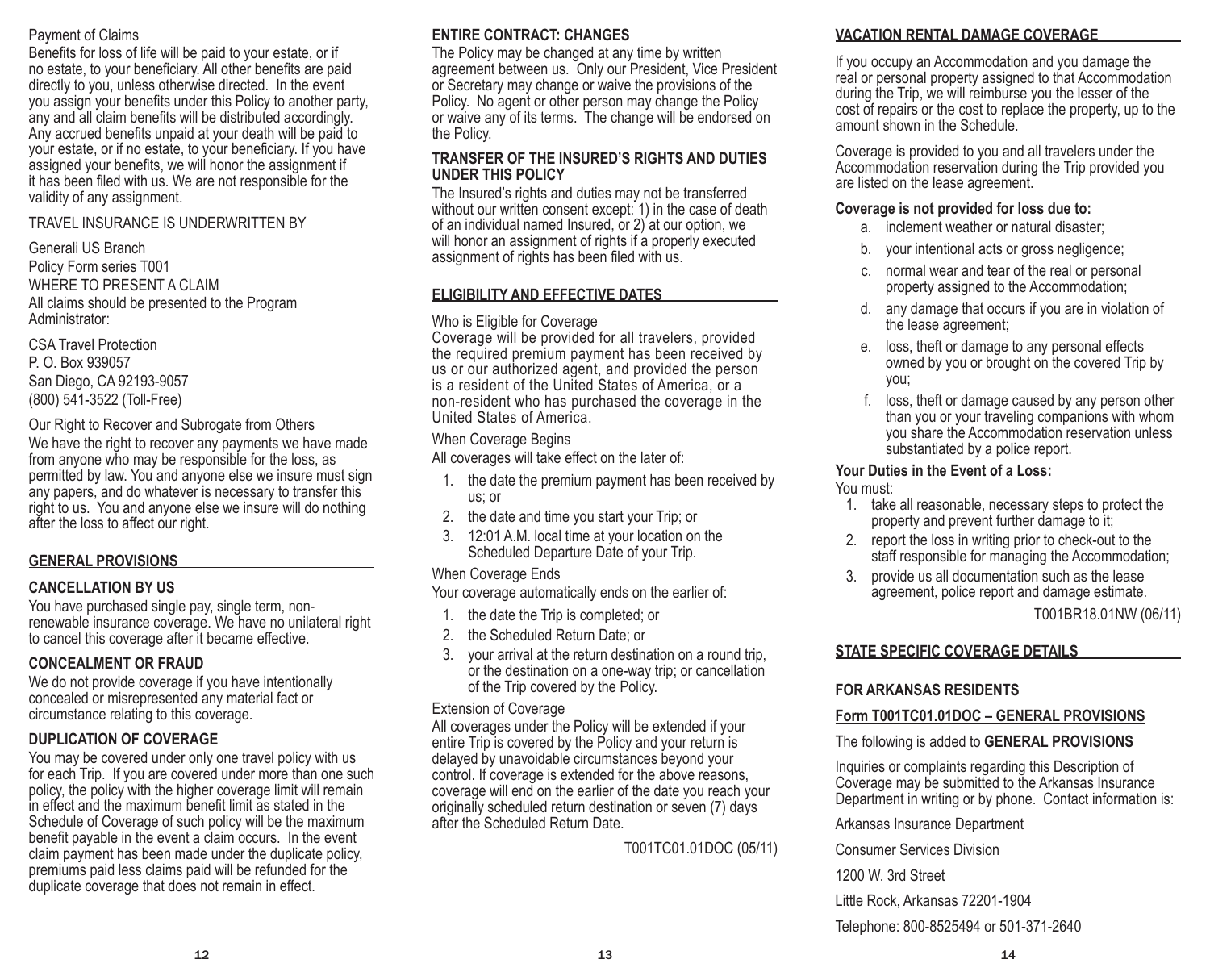## **Form T001TC01.01DOC - CLAIMS PROVISIONS**

The following change applies to **CLAIMS PROVISIONS**

The provision titled Legal Actions is deleted in its entirety and replaced with the following:

### Legal Actions

No legal action may be brought to recover on the plan within 60 days after written Proof of Loss has been given. No such action will be brought after five years from the time written Proof of Loss is required to be given. If a time limit of the plan is less than allowed by the laws of the state where you live, the limit is extended to meet the minimum time allowed by such law.

T001AD01.01AR (07/11)

## **FOR CONNECTICUT RESIDENTS**

## **Form T001TC01.01DOC- GENERAL EXCLUSIONS**

The following changes in the General Exclusions section apply to Air Flight Accident, Travel Accident, Emergency Assistance & Transportation, and Medical & Dental Coverage:

Exclusion 1.c. "you or your Traveling Companion being under the influence of drugs or intoxicants, unless prescribed by a Physician" is deleted in its entirety and replaced with the following:

1.c. The voluntary use of any controlled substance as defined in Title 2 of the comprehensive Drug Abuse Prevention and Control Act of 1970, as now or hereafter amended unless as prescribed by his Physician for the Insured;

Exclusion 1.g. "nuclear reaction radiation or radioactive contamination" is deleted in its entirety.

Exclusion 1.h. "any unlawful acts, committed by you or your Traveling Companion" is deleted in its entirety and replaced with the following:

1.h. Any felonious acts, committed by you or your Traveling Companion;

Exclusion 1.m. "any issue or event that could have been reasonably foreseen or expected when you purchased the coverage", is deleted in its entirety.

## **Form T001TC01.01DOC - GENERAL PROVISIONS**

The following is added to the General Provisions:

## **MASTERPOLICY**

You can review the Master Policy by visiting the office of Generali US Branch located at 7 World Trade Center, 250 Greenwich Street, 33rd Floor, New York, 10007 NY during normal business hours. All certificate holders will be notified in the event of cancellation or nonrenewal of the Master Policy.

T001AD01.01CT (11/11)

## **FOR IDAHO RESIDENTS**

## **Form T001TC01.01DOC – GENERAL EXCLUSIONS**

Exclusion 1. d. is deleted in its entirety and replaced with the following:

d. normal pregnancy or resulting childbirth, elective abortion (except to preserve the life of the female upon whom the abortion is performed) or fertility treatment of you or your Traveling Companion;

## **Form T001TC01.01DOC – GENERAL PROVISIONS:**

A provision **"Appeals"** is added:

You may appeal any decision made by the Company to the Idaho Department of Insurance. Contact information follows.

Idaho Department of Insurance Consumer Affairs 700 W. State Street, 3rd floor P.O. Box 83720 Boise Idaho, 83720-0043 1-800-721-3272 www.DOI.Idaho.gov

T001AD01.01ID (06/11)

## **FOR ILLINOIS RESIDENTS**

## **Form T001TC01.01DOC – GENERAL PROVISIONS**

The following is added to **GENERAL PROVISIONS**

The CONCEALMENT OR FRAUD provision is deleted in its entirety and replaced with the following:

CONCEALMENT OR FRAUD. This insurance coverage shall be denied or cancelled if, whether before or after a Loss, the Insured has concealed or misrepresented any material fact or circumstance concerning the Policy or the subject thereof, or the Insured's interest therein, or if the Insured committed fraud or material misrepresentations in connection with this insurance coverage.

The following COMPLAINTS provision is added to GENERAL PROVISIONS:

Should the Insured have general complaints regarding this insurance, the Insured may submit a complaint in writing to the following address.

Illinois Division of Insurance

Consumer Division

Springfield, Illinois 62767

## **Form T001TC01.01DOC – DEFINITIONS**

The following is added to the **DEFINITIONS** section:

 The ACCIDENT definition is deleted in its entirety and replaced with the following:

ACCIDENT means a sudden, unexpected, unforeseen event which happens by chance, arises from a source detached to the covered person.

UNDER THE INFLUENCE OF DRUGS OR INTOXICANTS is defined and determined by the laws of the state where the loss or cause of loss was incurred.

EMERGENCY MEDICAL CONDITION means a medical condition manifesting itself by acute symptoms of sufficient severity (including, but not limited to, severe pain) such that a prudent layperson, who possesses an average knowledge of health and medicine, could reasonably expect the absence of immediate medical attention to result in:

(1) placing the health of the individual (or, with respect to a pregnant woman, the health of the woman or her unborn child) in serious jeopardy;

(2) serious impairment to bodily functions; or

(3) serious dysfunction of any bodily organ or part.

## **Form T001TC01.01DOC – GENERAL EXCLUSIONS**

The following changes apply to **GENERAL EXCLUSIONS**:

Exclusion 1.h. is deleted and replaced by the following:

1.h. Commission or the attempt to commit a felony or to which a contributing cause was being engaged in an illegal occupation by the Insured, the Insured's Traveling Companion, or the Insured's Family Member, whether insured or not.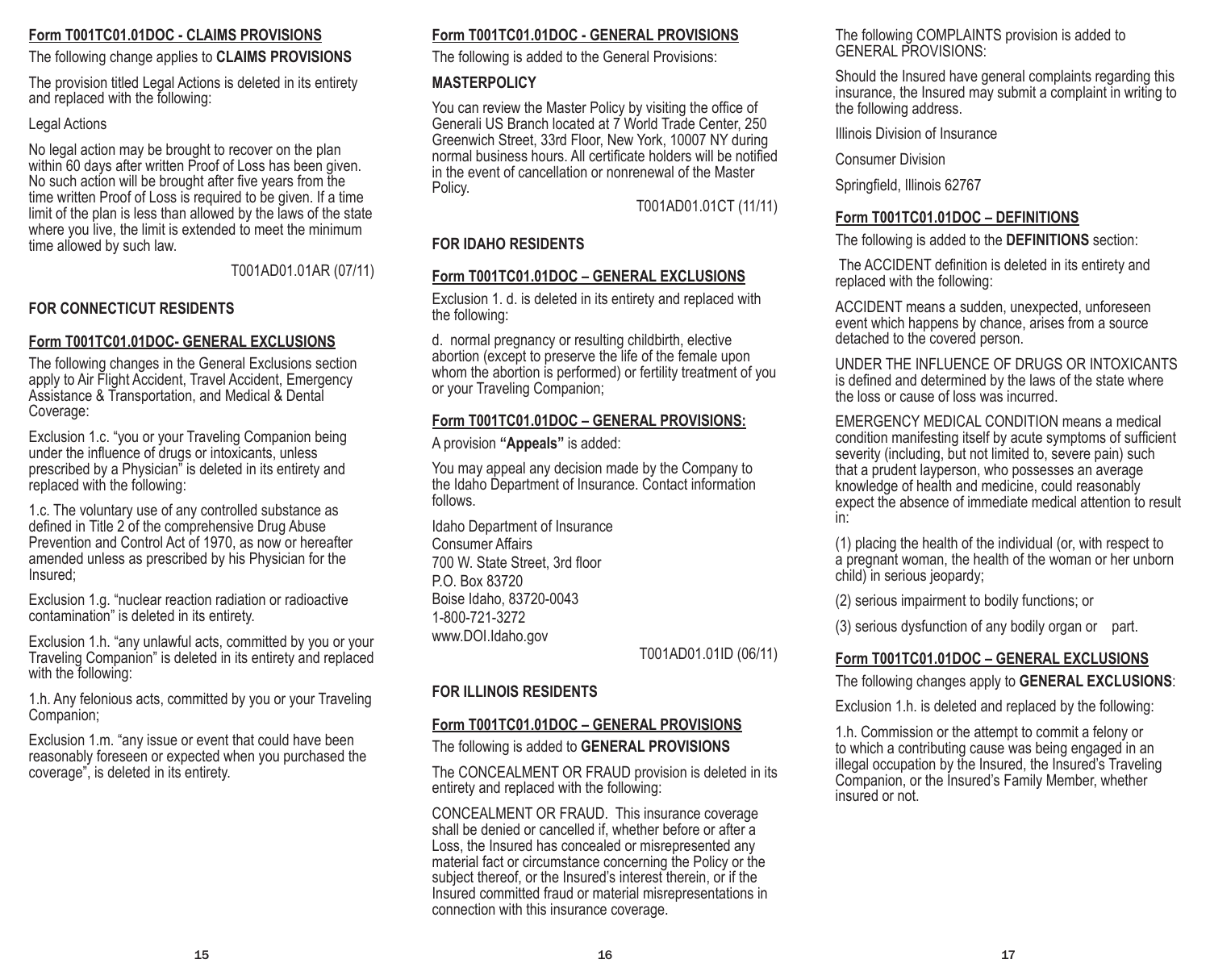## **Form T001TC01.01DOC – CLAIMS PROVISIONS**

#### The following changes apply to **CLAIMS PROVISIONS**:

The OUR RIGHT TO RECOVER AND SUBROGATE FROM OTHERS provision is deleted in its entirety and replaced with the following:

Our Right to Recover and Subrogate from Others

We are assigned the right to recover from the negligent third party, or his or her insurer, to the extent of the benefits We paid for that sickness or injury. The Insured is required to furnish any information or assistance, or provide any documents that We may reasonably require in order to exercise our rights under this provision. This provision applies whether or not the third party admits liability.

The PAYMENT OF CLAIMS provision is deleted in its entirety and replaced with the following:

#### Payment of Claims

Benefits for loss of life will be paid to your estate, or if no estate, to your beneficiary within 30 days following receipt of written due proof of loss. All other benefits are paid directly to you, unless otherwise directed. In the event you assign your benefits under this Policy to another party, any and all claim benefits will be distributed accordingly. Any accrued benefits unpaid at your death will be paid to your estate, or if no estate, to your beneficiary. If you have assigned your benefits, we will honor the assignment if it has been filed with us. We are not responsible for the validity of any assignment.

T001AD01.01IL (08/11)

#### **IMPORTANT NOTICE:**

This plan does not apply to the extent any US, UN or EU economic or trade sanctions, or other laws or regulations, prohibit Generali Global Assistance from providing insurance, and related services, including, but not limited to, the payment of any claims if paying the claim would violate any applicable sanction laws. Any expenses incurred or claims made involving travel, or travel related services that are in violation of such sanctions, laws or regulations will not be covered under this plan if paying the claim would violate any applicable sanction laws. Any coverage provided under this plan in violation of any US, UN or EU economic or trade sanctions, or other laws or regulations, shall be null and void. To learn more please visit the US Treasury's website at www.treasury.gov/ resource-center/sanctions.

T001NO01.01IL (06/18)

#### **FOR MARYLAND RESIDENTS**

#### **Form T001TC01.01DOC- RIGHT TO EXAMINE YOUR DESCRIPTION OF COVERAGE**

RIGHT TO EXAMINE YOUR DESCRIPTION OF COVERAGE is deleted in its entirety and replaced with the following:

If you are not satisfied for any reason, you may cancel coverage under the policy. Your premium payment will be refunded, provided that there has been no incurred covered expense and you have not left on your Trip. Return the Description of Coverage to us at the Program Administrators office or our authorized agent.

## **Form T001TC01.01DOC - CLAIMS PROVISIONS**

The following changes applies to **CLAIMS PROVISIONS**

The provision titled Legal Actions is deleted in its entirety and replaced with the following:

#### Legal Actions

No legal action may be brought to recover on the Policy within 60 days after written Proof of Loss has been given. No such action will be brought after three years from the date it accrues. If a time limit of the Policy is less than allowed by the laws of the state where you live, the limit is extended to meet the minimum time allowed by such law.

T001AD01.01MD (08/11)

## **IMPORTANT NOTICE:**

The Office of Foreign Assets Control ("OFAC") of the US Department of the Treasury administers and enforces economic and trade sanctions based on US foreign policy and national security goals against targeted foreign countries and regimes, terrorists, international narcotics traffickers, those engaged in activities related to the proliferation of weapons of mass destruction, and other threats to the national security, foreign policy or economy of the United States.

This plan does not apply to the extent any US, UN or EU economic or trade sanctions, or other laws or regulations, including but not limited to OFAC, prohibit Generali Global Assistance from providing insurance, and related services, including, but not limited to, the payment of any claims. Any expenses incurred or claims made involving travel, or travel related services that are in violation of such sanctions, laws or regulations will not be covered under this plan. Any coverage provided under this plan in violation of any US, UN or EU economic or trade sanctions, or other laws or regulations, shall be null and void. To learn more please visit the US Treasury's website at www.treasury.gov/ resource-center/sanctions.

The Company will provide written notice to the policyholder if the U.S. economic and trade sanctions apply to the policy and premiums will be refunded, to the extent allowed by OFAC regulations.

T001NO01.01MD (06/18)

#### **FOR MAINE RESIDENTS**

## **IMPORTANT NOTICE:**

This plan does not apply to the extent any US, UN or EU economic or trade sanctions, or other laws or regulations, prohibit Generali Global Assistance from providing insurance, and related services, including, but not limited to, the payment of any claims. Any expenses incurred or claims made involving travel, or travel related services that are in violation of such sanctions, laws or regulations will not be covered under this plan. Any coverage provided under this plan in violation of any US, UN or EU economic or trade sanctions, or other laws or regulations, shall be cancelled. To learn more please visit the US Treasury's website at www.treasury.gov/resource-center/sanctions.

T001NO01.01ME (05/18)

## **FOR MICHIGAN RESIDENTS**

## **Form T001TC01.01DOC – CLAIMS PROVISIONS**

1. CLAIMS PROVISIONS are revised as follows:

The Legal Actions provision is deleted in its entirety and replaced with the following:

#### Legal Actions

No legal action may be brought to recover on the policy within 60 days after written Proof of Loss has been given. No such action will be brought after six years from the time written Proof of Loss is required to be given.

2. The following is added to **Notice of Claim:**

Notice given to any Company representative or agent is considered notice to us.

T001AD01.01MI (06/11)

## **FOR MISSOURI RESIDENTS**

## **Form T001TC01.01DOC – CLAIMS PROVISIONS**

1. CLAIMS PROVISIONS are revised as follows:

The Legal Actions provision is deleted in its entirety and replaced with the following:

Legal Actions

No legal action may be brought to recover on the policy within 60 days after written Proof of Loss has been given.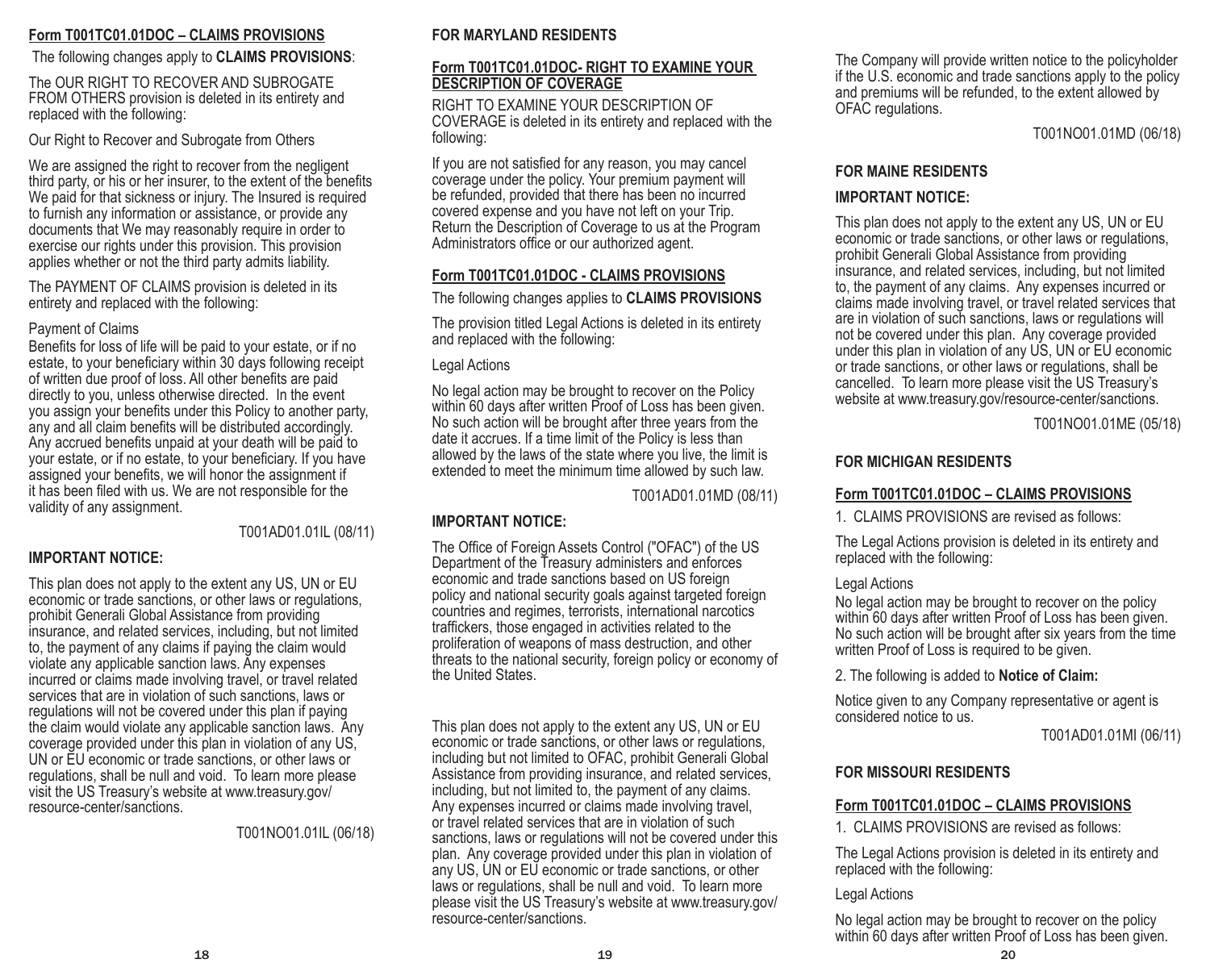No such action will be brought after ten years from the time written Proof of Loss is required to be given.

The Notice of Claims paragraph is herewith amended to include the following:

#### Notice of Claims

However, no claim will be denied based upon the Insured's failure to provide notice within such specified time, unless this failure operates to prejudice the rights of the insurer, as per Missouri regulation 20CSR100-1.020.

T001AD01.01MO (08/11)

## **FOR MISSISSIPPI RESIDENTS**

## **Form T001TC01.01DOC – GENERAL EXCLUSIONS:**

Exclusion 1.h. is deleted and replaced with the following:

h. Commission or the attempt to commit a felony or for which a contributing cause was the covered person's engagement in an illegal occupation.

## **Form T001TC01.01DOC – CLAIMS PROVISIONS:**

The following are added to CLAIMS PROVISIONS:

## CLAIM FORMS

When we receive a notice of claim, forms for filing Proof of Loss will be sent to you. If claim forms are not furnished within 15 days after the giving of such notice you shall be deemed to have complied with the requirements of the Policy as to Proof of Loss upon submitting within the time fixed in the Policy for filing Proofs of Loss, written proof covering the occurrence, the character and the extent of the Loss for which claim is made.

## TIME PAYMENT OF CLAIMS

Indemnities payable under the Policy for any Loss will be paid immediately upon receipt of due written proof of such Loss. All claims shall be paid within 25 days following receipt by us of due Proof of Loss when acceptable Proof of Loss is filed electronically and 35 days for Proofs of Loss filed in a format other than electronic. If payment is not made within these timeframes, we will provide you with the reason(s) the claim is not payable or advise you of the additional information necessary to process the claim. Once such additional information is provided, the balance of the claim that is payable will be paid with 20 days of receipt of such additional information. Failure to pay within such time periods shall entitle you to interest at the rate of 1.5% per month from the date payment was due until final claims settlement or adjudication.

T001AD01.01MS (06/11)

## **FOR NORTH CAROLINA RESIDENTS**

## **Form T001TC01.01DOC - DEFINITIONS**

The DEFINITIONS Section is revised as follows:

The following is added to the definition of **Hospital**.

### **Hospital** also means:

- a. A place that is accredited as a **Hospital** by the Joint Commission on Accreditation of **Hospitals,** American Osteopathic Association, or the Joint Commission on Accreditation of Heath Care Organizations (JCAHO).
- b. A duly licensed State tax-supported institution, including those providing services for medical care of cerebral palsy, other orthopedic and crippling disabilities, mental and nervous diseases or disorders, mental retardation, alcoholism and drug or chemical dependency, and respiratory illness, on a basis no less favorable than the basis which would apply had the medical care been rendered in or by any other public or private institution or provider. The term "State tax-supported institutions" shall include community mental health centers and other health clinics which are certified as Medicaid providers.

## **Form T001TC01.01DOC – GENERAL EXCLUSIONS**

The GENERAL EXCLUSIONS Section is revised as follows:

Exclusion 1 f. is deleted in its entirety and replaced with the following:

f. war, whether declared or not declared.

The following is added to the Pre-Existing Conditions exclusion:

Such an Injury or Sickness will continue to be a Pre-Existing Condition until the earlier of:

(a) the expiration of 12 consecutive months, beginning with the effective date of coverage for which the Insured has not received any medical care, consultation, diagnosis, or treatment or has not taken any prescribed drug or medicine on account of such condition; or

(b) the expiration of 12 consecutive months, beginning with the effective date of coverage.

## **Form T001TC01.01DOC – CLAIMS PROVISIONS**

The CLAIMS PROVISIONS Section is revised as follows:

The following is added to Our Right to Recover and Subrogate from Others:

This provision does not apply to accident and sickness benefits.

The following Claims Provisions are added:

## Claim Forms

Upon receipt of a notice of claim, we will furnish to you all forms for filing proofs of loss. If such forms are not furnished within 15 days after the giving of such notice you shall be deemed to have complied with the requirements as to proof of loss upon submitting, within the time fixed in the description of coverage for filing proofs of loss.

#### Time Payment of Claims

Amounts payable for any loss other than loss for which this Description of Coverage provides any period payment will be paid immediately upon receipt of due written proof of such loss.

T001AD01.01NC (06/11)

## **FOR NEBRASKA RESIDENTS**

## **Form T001TC01.01DOC- GENERAL PROVISIONS**

The following changes applies to **GENERAL PROVISIONS**

The following CONCEALMENT OF FRAUD provision is deleted in its entirety and replaced with the following:

CONCEALMENT OF FRAUD. We do not provide coverage if, at the time of a loss, you intentionally conceal or misrepresent any material fact or circumstance relating to this coverage and such concealment or fraud contributes to the loss or otherwise deceives the Company to its Injury. T001AD01.01NE (08/11)

## **FOR NEVADA RESIDENTS**

## **Form T001TC01.01DOC - DEFINITIONS**

The definition of Pre-Existing Condition is deleted in its entirety and replaced with the following:

## PRE-EXISTING CONDITION

Pre-Existing Condition means a Sickness or Injury, regardless of the cause of the condition, for which medical advice, diagnosis, care or treatment was recommended or received by you or your traveling companion during the six month period immediately preceding the effective date of this coverage. Pre Existing Condition does not include genetic information in the absence of a diagnosis of the condition related to such information.

## **Form T001TC01.01DOC – GENERAL EXCLUSIONS**

Exclusion 1. c. is deleted in its entirety.

T001AD01.01NV (06/11)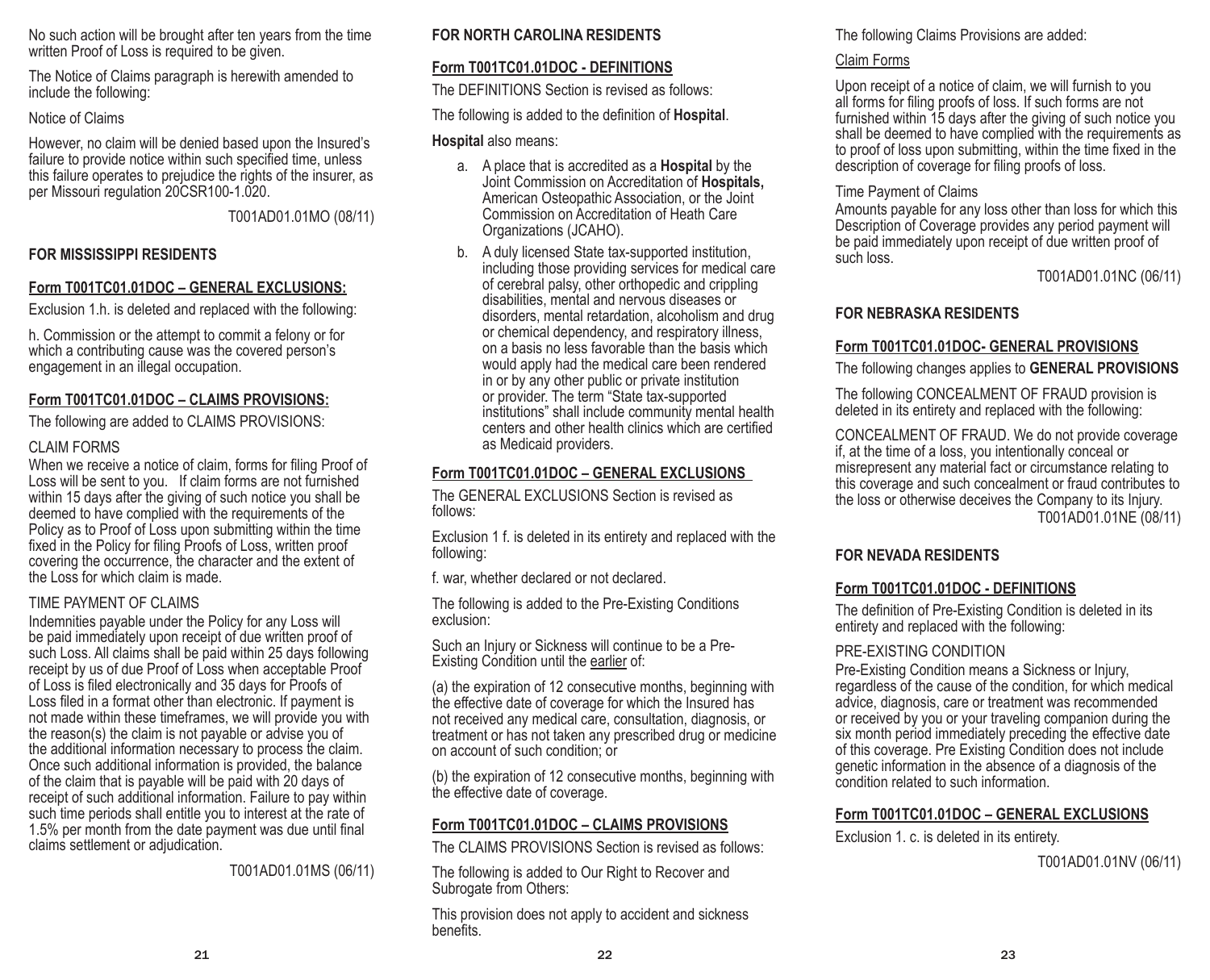## **FOR OKLAHOMA RESIDENTS**

**WARNING: Any person who knowingly, and with intent to injure, defraud or deceive any insurer, makes any claim for the proceeds of an insurance policy containing any false, incomplete or misleading information is guilty of a felony.**

## **Form T001DOC01.NW, Policy Jacket**

The Description of Coverage is amended by the following:

Insurance coverage is provided under the terms and conditions as stated in the Description of Coverage, not according to the terms and conditions of the Master Policy.

#### **Form T001TC01.01DOC - RIGHT TO EXAMINE YOUR DESCRIPTION OF COVERAGE**

#### The **RIGHT TO EXAMINE YOUR DESCRIPTION OF COVERAGE** Provision is amended by the addition of the following:

If we do not return any premiums or money paid within 30 days from the date of cancellation we will pay you interest on the amount due.

The following is deleted in its entirety:

"When so returned, the Policy is void from the beginning." And replaced by the following: "When so returned, the Policy is canceled from the beginning."

## **Form T001TC01.01DOC - DEFINITIONS**

The DEFINITIONS SECTION is amended as follows:

The term child, under the definition of FAMILY MEMBER includes an adopted child from the date the child is placed in your custody and or a child in your temporary care pursuant to an interlocutory decree issued under Title 10 of the Oklahoma statutes during the pendency of an adoption proceeding regardless of whether a final decree of adoption is ultimately issued. You must notify us within 31 days of obtaining custody is such custody is obtained after the effective date of this Policy.

## **Form T001TC01.01DOC – GENERAL EXCLUSIONS**

The GENERAL EXCLUSIONS SECTION is amended as follows:

Exclusion 1 f. declared or undeclared war or any act of war; is deleted in its entirety.

Exclusion 1 c. is deleted in its entirety and replaced with the following:

c. you or your Traveling Companion being under the influence of a narcotic, unless prescribed by a Physician.

## **Form T001TC01.01DOC – GENERAL PROVISIONS**

The following are added to the GENERAL PROVISIONS Section:

## **CONFORMITY TO STATUTES**

Any part of this Description of Coverage which conflicts with the State Laws of Oklahoma is changed to meet the minimum requirements of that law.

T001AD01.01OK (07/11)

## **FOR PENNSYLVANIA RESIDENTS**

#### **Form T001BR18.01NW – Vacation Rental Damage Coverage Rider**

Exclusion (b) is amended as follows:

"This exclusion does not apply if the Insured is a victim of domestic abuse and the loss was caused by an intentional act of another insured.

T001AD01.01PA (08/11)

## **FOR SOUTH CAROLINA RESIDENTS**

## **Form T001TC01.01DOC- GENERAL PROVISIONS**

The following is added to **GENERAL PROVISIONS**

The following CONFORMITY WITH STATE STATUTES provision is added to GENERAL PROVISIONS:

CONFORMITY WITH STATE STATUTES. Any provision of this policy which, on its effective date, is in conflict with the laws of the state in which the insured resides on that date is amended to conform to the minimum requirements of such laws.

## **Form T001TC01.01DOC - CLAIMS PROVISIONS**

The following changes applies to **CLAIMS PROVISIONS**

The provision titled Legal Actions is deleted in its entirety and replaced with the following:

Legal Actions

No legal action may be brought to recover on the plan within 60 days after written Proof of Loss has been given. No such action will be brought after six years from the time written Proof of Loss is required to be given. If a time limit of the plan is less than allowed by the laws of the state where you live, the limit is extended to meet the minimum time allowed by such law.

The following is added to Proof of Loss: After our receipt of a properly executed proof of loss, loss payment for undisputed claims will be made within 30 business days.

The following is added to Physical Examination and Autopsy: The autopsy must be performed in South Carolina.

T001AD01.01SC (08/11)

## **FOR TEXAS RESIDENTS**

## **IMPORTANT NOTICE**

To obtain information or make a complaint:

You may call the Program Administrators toll-free telephone number for information or to make a complaint at:

(800) 541-3522

You may also write to the Program Administrator:

CSA Travel Protection P. O. Box 939057 San Diego, CA 92193-9057

You may contact the Texas Department of Insurance to obtain information on companies, coverages, rights or complaints at:

1-800-252-3439

You may write the Texas Department of Insurance:

P.O. Box 149104 Austin, TX 78714-9104 Fax: (512) 475-1771

Web: http://www.tdi.state.tx.us E-mail: ConsumerProtection@tdi.state.tx.us

## **PREMIUM OR CLAIM DISPUTES:**

Should you have a dispute concerning your premium or about a claim you should contact Generali US Branch first. If the dispute is not resolved, you may contact the Texas Department of Insurance.

**ATTACH THIS NOTICE TO YOUR POLICY:** This notice is for information only and does not become a part or condition of the attached document.

## **AVISO IMPORTANTE**

Para obtener información o para someter una queja:

Usted puede llamar al número de teléfono gratis de Generali Insurance Company para información o para someter una queja al:

(800) 541-3522

Usted también puede escribir al Administrador del Programa:

24 25 26 CSA Travel Protection P. O. Box 939057 San Diego, CA 92193-9057